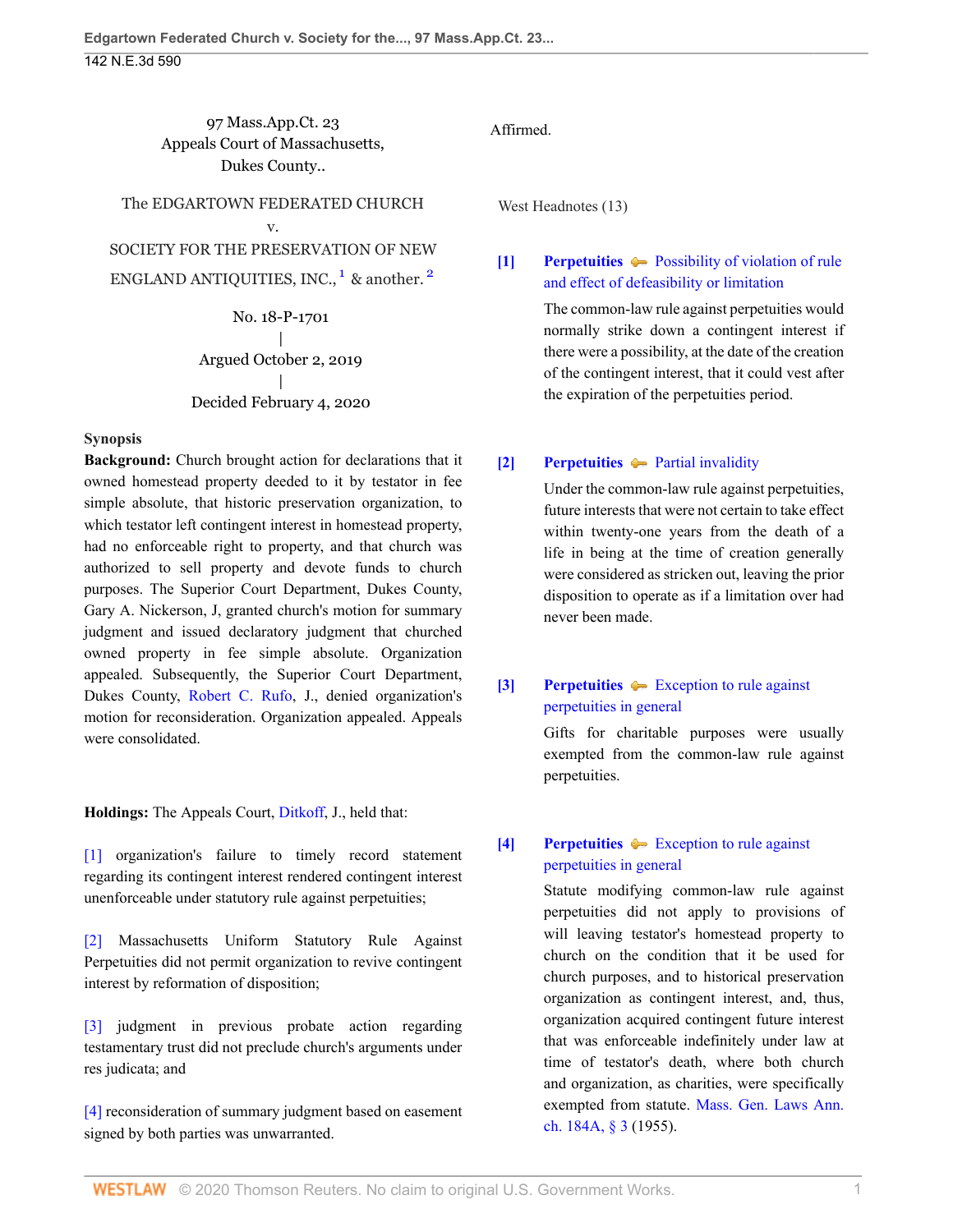#### <span id="page-1-3"></span>**[\[5\]](#page-3-4) [Wills](http://www.westlaw.com/Browse/Home/KeyNumber/409/View.html?docGuid=I7c4bf580477511ea836ad65bf0df97be&originationContext=document&vr=3.0&rs=cblt1.0&transitionType=DocumentItem&contextData=(sc.UserEnteredCitation))**  $\blacklozenge$  **[What law governs](http://www.westlaw.com/Browse/Home/KeyNumber/409k70/View.html?docGuid=I7c4bf580477511ea836ad65bf0df97be&originationContext=document&vr=3.0&rs=cblt1.0&transitionType=DocumentItem&contextData=(sc.UserEnteredCitation))**

When considering the law applicable to a particular will, courts generally apply the law at the time of death, with the understanding that testators have kept abreast of the changes in the law and would make appropriate revisions in their instruments if these changes contravened their original expectations.

#### <span id="page-1-4"></span>**[\[6\]](#page-4-0) [Perpetuities](http://www.westlaw.com/Browse/Home/KeyNumber/298/View.html?docGuid=I7c4bf580477511ea836ad65bf0df97be&originationContext=document&vr=3.0&rs=cblt1.0&transitionType=DocumentItem&contextData=(sc.UserEnteredCitation))** A **Remainders** in general

The savings clause making applicable the provisions of the statute modifying the rule against perpetuities applies to the holder of any unvested contingent interest that was enforceable when the statute containing the savings clause became effective. [Mass. Gen. Laws Ann. ch. 260,](http://www.westlaw.com/Link/Document/FullText?findType=L&pubNum=1000042&cite=MAST260S31A&originatingDoc=I7c4bf580477511ea836ad65bf0df97be&refType=LQ&originationContext=document&vr=3.0&rs=cblt1.0&transitionType=DocumentItem&contextData=(sc.UserEnteredCitation)) [§ 31A](http://www.westlaw.com/Link/Document/FullText?findType=L&pubNum=1000042&cite=MAST260S31A&originatingDoc=I7c4bf580477511ea836ad65bf0df97be&refType=LQ&originationContext=document&vr=3.0&rs=cblt1.0&transitionType=DocumentItem&contextData=(sc.UserEnteredCitation)) (1961).

### <span id="page-1-5"></span>**[\[7\]](#page-4-1) [Limitation of Actions](http://www.westlaw.com/Browse/Home/KeyNumber/241/View.html?docGuid=I7c4bf580477511ea836ad65bf0df97be&originationContext=document&vr=3.0&rs=cblt1.0&transitionType=DocumentItem&contextData=(sc.UserEnteredCitation))**  $\rightarrow$  [Validity of Statutes](http://www.westlaw.com/Browse/Home/KeyNumber/241k4/View.html?docGuid=I7c4bf580477511ea836ad65bf0df97be&originationContext=document&vr=3.0&rs=cblt1.0&transitionType=DocumentItem&contextData=(sc.UserEnteredCitation))

The Legislature may by statute limit private rights in land provided that a reasonable time for enforcing those rights after the enactment of the statute is provided.

### <span id="page-1-0"></span>**[\[8\]](#page-4-2) [Perpetuities](http://www.westlaw.com/Browse/Home/KeyNumber/298/View.html?docGuid=I7c4bf580477511ea836ad65bf0df97be&originationContext=document&vr=3.0&rs=cblt1.0&transitionType=DocumentItem&contextData=(sc.UserEnteredCitation))**  $\bullet$  [Gifts on condition](http://www.westlaw.com/Browse/Home/KeyNumber/298k8(2)/View.html?docGuid=I7c4bf580477511ea836ad65bf0df97be&originationContext=document&vr=3.0&rs=cblt1.0&transitionType=DocumentItem&contextData=(sc.UserEnteredCitation))

Historic preservation society's failure to timely record statement regarding its contingent interest in testator's homestead property, which testator left to church on condition property be used for church purposes, rendered contingent interest unenforceable, pursuant to statutes modifying rule against perpetuities, thirty years after testator's death. [Mass. Gen. Laws Ann. ch. 184, §](http://www.westlaw.com/Link/Document/FullText?findType=L&pubNum=1000042&cite=MAST184S3&originatingDoc=I7c4bf580477511ea836ad65bf0df97be&refType=LQ&originationContext=document&vr=3.0&rs=cblt1.0&transitionType=DocumentItem&contextData=(sc.UserEnteredCitation)) [3](http://www.westlaw.com/Link/Document/FullText?findType=L&pubNum=1000042&cite=MAST184S3&originatingDoc=I7c4bf580477511ea836ad65bf0df97be&refType=LQ&originationContext=document&vr=3.0&rs=cblt1.0&transitionType=DocumentItem&contextData=(sc.UserEnteredCitation)) (1955); [Mass. Gen. Laws Ann. ch. 260, § 31A](http://www.westlaw.com/Link/Document/FullText?findType=L&pubNum=1000042&cite=MAST260S31A&originatingDoc=I7c4bf580477511ea836ad65bf0df97be&refType=LQ&originationContext=document&vr=3.0&rs=cblt1.0&transitionType=DocumentItem&contextData=(sc.UserEnteredCitation)) (1961).

### <span id="page-1-1"></span>**[\[9\]](#page-4-3) [Perpetuities](http://www.westlaw.com/Browse/Home/KeyNumber/298/View.html?docGuid=I7c4bf580477511ea836ad65bf0df97be&originationContext=document&vr=3.0&rs=cblt1.0&transitionType=DocumentItem&contextData=(sc.UserEnteredCitation))**  $\blacktriangleright$  **[Creation of Future Estates in](http://www.westlaw.com/Browse/Home/KeyNumber/298k4/View.html?docGuid=I7c4bf580477511ea836ad65bf0df97be&originationContext=document&vr=3.0&rs=cblt1.0&transitionType=DocumentItem&contextData=(sc.UserEnteredCitation)) [General](http://www.westlaw.com/Browse/Home/KeyNumber/298k4/View.html?docGuid=I7c4bf580477511ea836ad65bf0df97be&originationContext=document&vr=3.0&rs=cblt1.0&transitionType=DocumentItem&contextData=(sc.UserEnteredCitation))**

Provision of Massachusetts Uniform Statutory Rule Against Perpetuities allowing reformation of a disposition if a "nonvested property interest"

created before its effective date was found to have violated the rule against perpetuities did not permit historical preservation organization to revive its contingent interest in property left to church in will; uniform statutory rule did not displace prior statute rendering organization's contingent interest unenforceable after organization failed to record statement regarding such interest, and statute rendering interest unenforceable was more specific, applying to charitable organizations, in contrast to uniform statutory rule, which applied generally. [Mass. Gen. Laws Ann. ch. 184A, §](http://www.westlaw.com/Link/Document/FullText?findType=L&pubNum=1000042&cite=MAST184AS7&originatingDoc=I7c4bf580477511ea836ad65bf0df97be&refType=LQ&originationContext=document&vr=3.0&rs=cblt1.0&transitionType=DocumentItem&contextData=(sc.UserEnteredCitation)) [7](http://www.westlaw.com/Link/Document/FullText?findType=L&pubNum=1000042&cite=MAST184AS7&originatingDoc=I7c4bf580477511ea836ad65bf0df97be&refType=LQ&originationContext=document&vr=3.0&rs=cblt1.0&transitionType=DocumentItem&contextData=(sc.UserEnteredCitation)) (2008); [Mass. Gen. Laws Ann. ch. 190B, §](http://www.westlaw.com/Link/Document/FullText?findType=L&pubNum=1000042&cite=MAST190BS2-905&originatingDoc=I7c4bf580477511ea836ad65bf0df97be&refType=SP&originationContext=document&vr=3.0&rs=cblt1.0&transitionType=DocumentItem&contextData=(sc.UserEnteredCitation)#co_pp_a83b000018c76) [2-905\(b\)](http://www.westlaw.com/Link/Document/FullText?findType=L&pubNum=1000042&cite=MAST190BS2-905&originatingDoc=I7c4bf580477511ea836ad65bf0df97be&refType=SP&originationContext=document&vr=3.0&rs=cblt1.0&transitionType=DocumentItem&contextData=(sc.UserEnteredCitation)#co_pp_a83b000018c76) (2008).

### <span id="page-1-6"></span>**[\[10\]](#page-4-4) [Statutes](http://www.westlaw.com/Browse/Home/KeyNumber/361/View.html?docGuid=I7c4bf580477511ea836ad65bf0df97be&originationContext=document&vr=3.0&rs=cblt1.0&transitionType=DocumentItem&contextData=(sc.UserEnteredCitation))**  $\blacklozenge$  **[General and specific statutes](http://www.westlaw.com/Browse/Home/KeyNumber/361k1217/View.html?docGuid=I7c4bf580477511ea836ad65bf0df97be&originationContext=document&vr=3.0&rs=cblt1.0&transitionType=DocumentItem&contextData=(sc.UserEnteredCitation))**

Generally, a more specific statute controls over a more general statute.

# <span id="page-1-7"></span>**[\[11\]](#page-4-5) [Reformation of Instruments](http://www.westlaw.com/Browse/Home/KeyNumber/328/View.html?docGuid=I7c4bf580477511ea836ad65bf0df97be&originationContext=document&vr=3.0&rs=cblt1.0&transitionType=DocumentItem&contextData=(sc.UserEnteredCitation)) [Defenses](http://www.westlaw.com/Browse/Home/KeyNumber/328k25/View.html?docGuid=I7c4bf580477511ea836ad65bf0df97be&originationContext=document&vr=3.0&rs=cblt1.0&transitionType=DocumentItem&contextData=(sc.UserEnteredCitation))** [and objections to relief](http://www.westlaw.com/Browse/Home/KeyNumber/328k25/View.html?docGuid=I7c4bf580477511ea836ad65bf0df97be&originationContext=document&vr=3.0&rs=cblt1.0&transitionType=DocumentItem&contextData=(sc.UserEnteredCitation))

Historical preservation organization was not entitled to reformation of property disposition in will to preserve testator's intent following finding that organization's contingent interest in property left first to church for exclusive church-related use violated rule against perpetuities, where in response to church's motion for declaratory judgment that it owned property in fee simple absolute, organization failed to file counterclaim for reformation of the disposition. [Mass. Gen.](http://www.westlaw.com/Link/Document/FullText?findType=L&pubNum=1000042&cite=MAST190BS2-905&originatingDoc=I7c4bf580477511ea836ad65bf0df97be&refType=SP&originationContext=document&vr=3.0&rs=cblt1.0&transitionType=DocumentItem&contextData=(sc.UserEnteredCitation)#co_pp_a83b000018c76) [Laws Ann. ch. 190B, § 2-905\(b\)](http://www.westlaw.com/Link/Document/FullText?findType=L&pubNum=1000042&cite=MAST190BS2-905&originatingDoc=I7c4bf580477511ea836ad65bf0df97be&refType=SP&originationContext=document&vr=3.0&rs=cblt1.0&transitionType=DocumentItem&contextData=(sc.UserEnteredCitation)#co_pp_a83b000018c76).

### <span id="page-1-2"></span>**[\[12\]](#page-4-6) [Judgment](http://www.westlaw.com/Browse/Home/KeyNumber/228/View.html?docGuid=I7c4bf580477511ea836ad65bf0df97be&originationContext=document&vr=3.0&rs=cblt1.0&transitionType=DocumentItem&contextData=(sc.UserEnteredCitation))**  $\blacklozenge$  [Special proceedings other than](http://www.westlaw.com/Browse/Home/KeyNumber/228k552/View.html?docGuid=I7c4bf580477511ea836ad65bf0df97be&originationContext=document&vr=3.0&rs=cblt1.0&transitionType=DocumentItem&contextData=(sc.UserEnteredCitation)) [actions](http://www.westlaw.com/Browse/Home/KeyNumber/228k552/View.html?docGuid=I7c4bf580477511ea836ad65bf0df97be&originationContext=document&vr=3.0&rs=cblt1.0&transitionType=DocumentItem&contextData=(sc.UserEnteredCitation))

### **[Judgment](http://www.westlaw.com/Browse/Home/KeyNumber/228/View.html?docGuid=I7c4bf580477511ea836ad65bf0df97be&originationContext=document&vr=3.0&rs=cblt1.0&transitionType=DocumentItem&contextData=(sc.UserEnteredCitation))**  $\bullet\bullet$  [Matters actually litigated and](http://www.westlaw.com/Browse/Home/KeyNumber/228k720/View.html?docGuid=I7c4bf580477511ea836ad65bf0df97be&originationContext=document&vr=3.0&rs=cblt1.0&transitionType=DocumentItem&contextData=(sc.UserEnteredCitation)) [determined](http://www.westlaw.com/Browse/Home/KeyNumber/228k720/View.html?docGuid=I7c4bf580477511ea836ad65bf0df97be&originationContext=document&vr=3.0&rs=cblt1.0&transitionType=DocumentItem&contextData=(sc.UserEnteredCitation))

Judgment in previous probate action regarding decedent's testamentary trust, during which church asserted that historical preservation organization no longer had enforceable contingent interest in real property that testator conditionally left to church, did not preclude church from filing action for declaratory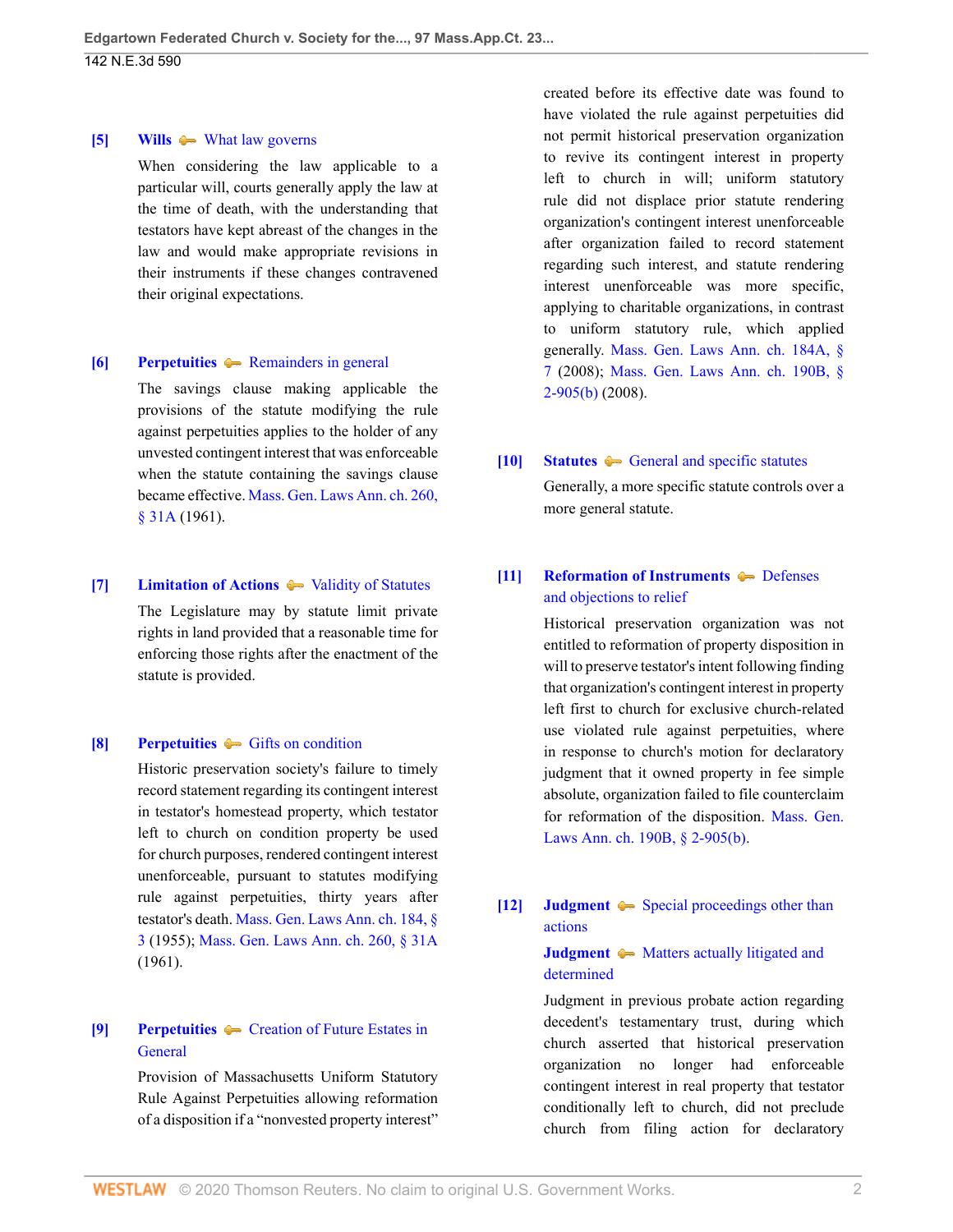### 142 N.E.3d 590

judgment that organization no longer had such interest under doctrine of res judicata; issue of enforceability of contingent interest was not actually litigated in prior action, and church prevailed in sole issue actually litigated, namely, its entitlement to income from trust.

#### <span id="page-2-0"></span>**[\[13\]](#page-5-2) [Judgment](http://www.westlaw.com/Browse/Home/KeyNumber/228/View.html?docGuid=I7c4bf580477511ea836ad65bf0df97be&originationContext=document&vr=3.0&rs=cblt1.0&transitionType=DocumentItem&contextData=(sc.UserEnteredCitation))**  $\blacktriangleright$  [Hearing and determination](http://www.westlaw.com/Browse/Home/KeyNumber/228k186/View.html?docGuid=I7c4bf580477511ea836ad65bf0df97be&originationContext=document&vr=3.0&rs=cblt1.0&transitionType=DocumentItem&contextData=(sc.UserEnteredCitation))

Historic preservation organization's mistake in failing to argue that view easement over property that testator left first to church, with contingent interest in organization, demonstrated that church acknowledged contingent interest was still enforceable under rule against perpetuities did not warrant reconsideration of grant of summary judgment on church's motion for declaration that church held property in fee simple absolute; organization identified no reason why it failed to include view easement in summary judgment record or develop argument based on view easement, and fact that church signed view easement in favor of town that was also signed by organization did not constitute church's acknowledgement that organization had continuing ownership interest in property. [Mass.](http://www.westlaw.com/Link/Document/FullText?findType=L&pubNum=1000042&cite=MAST260S31A&originatingDoc=I7c4bf580477511ea836ad65bf0df97be&refType=LQ&originationContext=document&vr=3.0&rs=cblt1.0&transitionType=DocumentItem&contextData=(sc.UserEnteredCitation)) [Gen. Laws Ann. ch. 260, § 31A](http://www.westlaw.com/Link/Document/FullText?findType=L&pubNum=1000042&cite=MAST260S31A&originatingDoc=I7c4bf580477511ea836ad65bf0df97be&refType=LQ&originationContext=document&vr=3.0&rs=cblt1.0&transitionType=DocumentItem&contextData=(sc.UserEnteredCitation)) (1961); [Mass. R.](http://www.westlaw.com/Link/Document/FullText?findType=L&pubNum=1005735&cite=MASTRCPR60&originatingDoc=I7c4bf580477511ea836ad65bf0df97be&refType=LQ&originationContext=document&vr=3.0&rs=cblt1.0&transitionType=DocumentItem&contextData=(sc.UserEnteredCitation)) [Civ. P. 60\(b\) \(1\).](http://www.westlaw.com/Link/Document/FullText?findType=L&pubNum=1005735&cite=MASTRCPR60&originatingDoc=I7c4bf580477511ea836ad65bf0df97be&refType=LQ&originationContext=document&vr=3.0&rs=cblt1.0&transitionType=DocumentItem&contextData=(sc.UserEnteredCitation))

**\*\*592** Charity. Church. Devise and Legacy, Real property, Rule against perpetuities. Real Property, Restrictions. Rule Against Perpetuities. Res Judicata.

CIVIL ACTION commenced in the Superior Court Department on September 26, 2016.

The case was heard by [Gary A. Nickerson,](http://www.westlaw.com/Link/Document/FullText?findType=h&pubNum=176284&cite=0283111301&originatingDoc=I7c4bf580477511ea836ad65bf0df97be&refType=RQ&originationContext=document&vr=3.0&rs=cblt1.0&transitionType=DocumentItem&contextData=(sc.UserEnteredCitation)) J., on motions for summary judgment, and a motion for reconsideration was considered by [Robert C. Rufo,](http://www.westlaw.com/Link/Document/FullText?findType=h&pubNum=176284&cite=0151747301&originatingDoc=I7c4bf580477511ea836ad65bf0df97be&refType=RQ&originationContext=document&vr=3.0&rs=cblt1.0&transitionType=DocumentItem&contextData=(sc.UserEnteredCitation)) J.

### **Attorneys and Law Firms**

[Robert J. O'Regan,](http://www.westlaw.com/Link/Document/FullText?findType=h&pubNum=176284&cite=0327002301&originatingDoc=I7c4bf580477511ea836ad65bf0df97be&refType=RQ&originationContext=document&vr=3.0&rs=cblt1.0&transitionType=DocumentItem&contextData=(sc.UserEnteredCitation)) Boston, for Society for the Preservation of New England Antiquities, Inc.

[Marilyn H. Vukota,](http://www.westlaw.com/Link/Document/FullText?findType=h&pubNum=176284&cite=0403379001&originatingDoc=I7c4bf580477511ea836ad65bf0df97be&refType=RQ&originationContext=document&vr=3.0&rs=cblt1.0&transitionType=DocumentItem&contextData=(sc.UserEnteredCitation)) Edgartown, for the plaintiff.

Present: Milkey, Sullivan, & [Ditkoff,](http://www.westlaw.com/Link/Document/FullText?findType=h&pubNum=176284&cite=0294175699&originatingDoc=I7c4bf580477511ea836ad65bf0df97be&refType=RQ&originationContext=document&vr=3.0&rs=cblt1.0&transitionType=DocumentItem&contextData=(sc.UserEnteredCitation)) JJ.

### **Opinion**

### [DITKOFF](http://www.westlaw.com/Link/Document/FullText?findType=h&pubNum=176284&cite=0294175699&originatingDoc=I7c4bf580477511ea836ad65bf0df97be&refType=RQ&originationContext=document&vr=3.0&rs=cblt1.0&transitionType=DocumentItem&contextData=(sc.UserEnteredCitation)), J.

**\*24** In this case, decided on summary judgment, a church seeks to sell real estate restricted to church use by a bequest. Our resolution of this appeal requires us to consider the interplay between the terms of a testamentary gift of real property to a charitable entity, the applicable rule against perpetuities, and other provisions of the Massachusetts Uniform Probate Code. We also consider whether a 1989 decision of a judge of the Probate and Family Court has preclusive effect on the issues before us. For the reasons that follow, we affirm the judgment of the Superior Court, in which the judge concluded that a charity's fee simple subject to a right of entry for condition broken became a fee simple absolute as a result of changes to the statutory rule against perpetuities, [G. L. c. 184A, § 3](http://www.westlaw.com/Link/Document/FullText?findType=L&pubNum=1000042&cite=MAST184AS3&originatingDoc=I7c4bf580477511ea836ad65bf0df97be&refType=LQ&originationContext=document&vr=3.0&rs=cblt1.0&transitionType=DocumentItem&contextData=(sc.UserEnteredCitation)), as amended by St. 1961, c. 448,  $\delta$  2.<sup>[3](#page-5-3)</sup>

<span id="page-2-1"></span>1. Background. Sara Joy Mayhew (decedent) died testate on March 12, 1956, having executed a will on January 2, 1956. The will provided in pertinent part:

<span id="page-2-2"></span>"I hereby give, devise and bequeath the family homestead property [75 South Water Street, Edgartown] in which I now live and all the land on which it stands and adjoining, which I own and the improvements thereon<sup> $[4]$  $[4]$  $[4]$ </sup> ... to the Congregational Church in ... Edgartown so long as said homestead is used as a parsonage for the minister of said church or the Federated Church, or so long as said property is used for church purposes (rental being one of **\*\*593** such purposes), but if said homestead property is not so used as a parsonage or for church purposes, I give, devise and bequeath the said homestead property to The Society for the Preservation of New England Antiquities, Inc., a corporation having a usual place of business in Boston."

<span id="page-2-3"></span>The will also created a trust for the remainder of the decedent's property, naming, after deductions necessary to maintain the homestead property, the Congregational Church as the income beneficiary for so long as the homestead was used for church purposes. As this provision had no specific definition of church purposes, rental remained a permissible church purpose. If the homestead property ever ceased to be used for church purposes, then the remainder of the decedent's estate was to be gifted outright to the Society for the Preservation of New England Antiquities,  $*25$  $*25$  Inc.<sup>5</sup> It is undisputed that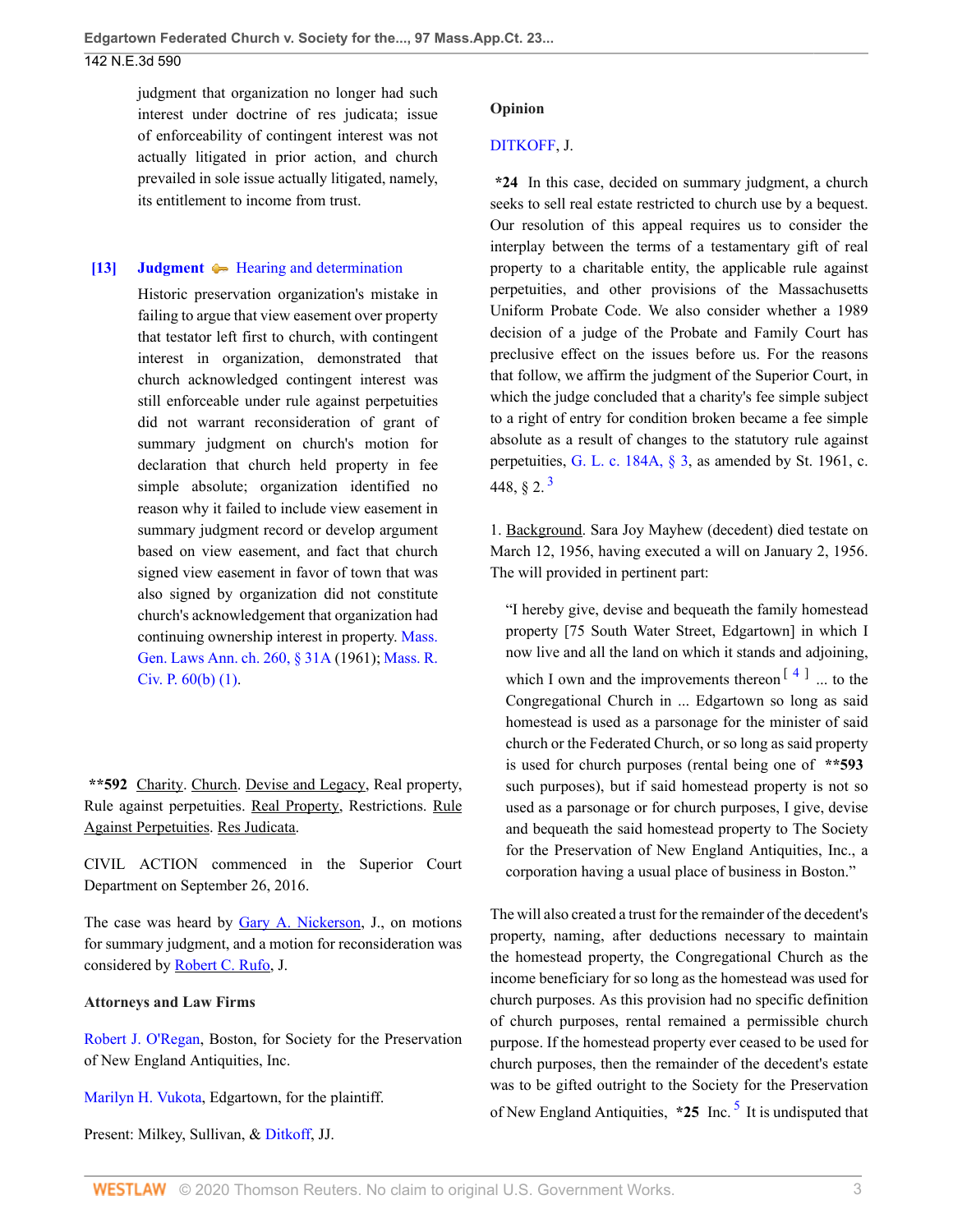since 195[6](#page-5-6) The Edgartown Federated Church<sup>6</sup> (church) has used the homestead property as a parsonage or for church purposes.

<span id="page-3-6"></span>In 1988, the church petitioned the Probate and Family Court for a declaration that the church was entitled to all of the net income of the decedent's testamentary trust, without deduction for the maintenance needs of the homestead property.<sup>[7](#page-5-7)</sup> The church named as respondents Shawmut Bank, N.A., as the trustee of the decedent's testamentary trust, Historic New England, and the Attorney General. In the petition, the church alleged that the rights of Historic New England in the homestead property had expired pursuant to G. L. c.  $184A$ ,  $\S$  3, as then in effect. There was no allegation -- then or now -- that Historic New England's conditional interest in the testamentary trust had expired. A judge of the Probate and Family Court found that the trustee's administrative burden and expenses would be eliminated if all trust income were paid directly to the church and declared that payment of all of the trust income by the trustee directly to the church, so long as the property continued to be used in accordance with the terms of the will, would carry out the intent of the testator. Consistent with the church's requested relief,  $\frac{8}{3}$  $\frac{8}{3}$  $\frac{8}{3}$  the judgment solely addressed the testamentary trust and did not consider whether Historic New England's contingent future rights in the homestead property remained enforceable.

<span id="page-3-7"></span>On September 26, 2016, the church commenced this action in the Superior Court seeking declarations that (1) it owned the homestead property in fee simple absolute and Historic New England had no enforceable right to the homestead property; (2) Historic **\*26** New England had no right to impose preservation restrictions on the **\*\*594** homestead property; and (3) the church was authorized to sell the homestead property and devote the funds to "church purposes" either under the terms of the will or by application of the doctrine of deviation or cy pres pursuant to [G. L. c. 214, § 10B.](http://www.westlaw.com/Link/Document/FullText?findType=L&pubNum=1000042&cite=MAST214S10B&originatingDoc=I7c4bf580477511ea836ad65bf0df97be&refType=LQ&originationContext=document&vr=3.0&rs=cblt1.0&transitionType=DocumentItem&contextData=(sc.UserEnteredCitation)) A Superior Court judge declared that, pursuant to [G. L. c. 184A,](http://www.westlaw.com/Link/Document/FullText?findType=L&pubNum=1000042&cite=MAST184AS7&originatingDoc=I7c4bf580477511ea836ad65bf0df97be&refType=LQ&originationContext=document&vr=3.0&rs=cblt1.0&transitionType=DocumentItem&contextData=(sc.UserEnteredCitation))  $\S$  7, inserted by St. 1[9](#page-5-9)89, c. 668,  $\S$  1,  $\frac{9}{9}$  the church owned the homestead property in fee simple absolute, and he dismissed the remaining requests for relief as moot.

Judgment entered on April 5, 2018, and Historic New England filed a notice of appeal on May 2, 2018. Over four months later, on August 23, 2018, Historic New England sought reconsideration of the judgment contending that it had made a "mistake" as that term is used in [Mass. R. Civ. P. 60](http://www.westlaw.com/Link/Document/FullText?findType=L&pubNum=1005735&cite=MASTRCPR60&originatingDoc=I7c4bf580477511ea836ad65bf0df97be&refType=LQ&originationContext=document&vr=3.0&rs=cblt1.0&transitionType=DocumentItem&contextData=(sc.UserEnteredCitation)) <span id="page-3-9"></span><span id="page-3-5"></span>[\(b\) \(1\)](http://www.westlaw.com/Link/Document/FullText?findType=L&pubNum=1005735&cite=MASTRCPR60&originatingDoc=I7c4bf580477511ea836ad65bf0df97be&refType=LQ&originationContext=document&vr=3.0&rs=cblt1.0&transitionType=DocumentItem&contextData=(sc.UserEnteredCitation)), 365 Mass. 828 (1974), in failing to bring to the judge's attention a view easement signed by both the church and Historic New England in 2003.  $10$  A different judge denied the motion for reconsideration, and Historic New England separately appealed from that order. We consolidated the two appeals.

<span id="page-3-2"></span><span id="page-3-1"></span><span id="page-3-0"></span>**[\[1\]](#page-0-0) [\[2\]](#page-0-1) [\[3\]](#page-0-2)** 2. Applicable statute. "[T]he common law rule against perpetuities would normally strike down a contingent interest if there were a possibility, at the date of the creation of the contingent interest, that it could vest after the expiration of the perpetuities period." [Thomas v. Kiendzior, 27 Mass.](http://www.westlaw.com/Link/Document/FullText?findType=Y&serNum=1989079417&pubNum=0000523&originatingDoc=I7c4bf580477511ea836ad65bf0df97be&refType=RP&fi=co_pp_sp_523_373&originationContext=document&vr=3.0&rs=cblt1.0&transitionType=DocumentItem&contextData=(sc.UserEnteredCitation)#co_pp_sp_523_373) [App. Ct. 370, 373, 538 N.E.2d 66 \(1989\).](http://www.westlaw.com/Link/Document/FullText?findType=Y&serNum=1989079417&pubNum=0000523&originatingDoc=I7c4bf580477511ea836ad65bf0df97be&refType=RP&fi=co_pp_sp_523_373&originationContext=document&vr=3.0&rs=cblt1.0&transitionType=DocumentItem&contextData=(sc.UserEnteredCitation)#co_pp_sp_523_373) Under the commonlaw rule, future interests that were not "certain to take effect within twenty-one years from the death" of a life in being at the time of creation generally were "considered as stricken out, leaving the prior disposition to operate as if a limitation over had never been made." **Amerige v. Attorney Gen.**, 324 [Mass. 648, 656, 88 N.E.2d 126 \(1949\),](http://www.westlaw.com/Link/Document/FullText?findType=Y&serNum=1949108409&pubNum=0000521&originatingDoc=I7c4bf580477511ea836ad65bf0df97be&refType=RP&fi=co_pp_sp_521_656&originationContext=document&vr=3.0&rs=cblt1.0&transitionType=DocumentItem&contextData=(sc.UserEnteredCitation)#co_pp_sp_521_656) quoting [Greenough v.](http://www.westlaw.com/Link/Document/FullText?findType=Y&serNum=1920133719&pubNum=0000521&originatingDoc=I7c4bf580477511ea836ad65bf0df97be&refType=RP&fi=co_pp_sp_521_242&originationContext=document&vr=3.0&rs=cblt1.0&transitionType=DocumentItem&contextData=(sc.UserEnteredCitation)#co_pp_sp_521_242) [Osgood, 235 Mass. 235, 242, 126 N.E. 461 \(1920\).](http://www.westlaw.com/Link/Document/FullText?findType=Y&serNum=1920133719&pubNum=0000521&originatingDoc=I7c4bf580477511ea836ad65bf0df97be&refType=RP&fi=co_pp_sp_521_242&originationContext=document&vr=3.0&rs=cblt1.0&transitionType=DocumentItem&contextData=(sc.UserEnteredCitation)#co_pp_sp_521_242) Gifts for charitable purposes, however, were usually exempted from the common-law rule. See [Odell v. Odell, 92 Mass. 1, 6-9](http://www.westlaw.com/Link/Document/FullText?findType=Y&serNum=1865007623&pubNum=0000521&originatingDoc=I7c4bf580477511ea836ad65bf0df97be&refType=RP&fi=co_pp_sp_521_6&originationContext=document&vr=3.0&rs=cblt1.0&transitionType=DocumentItem&contextData=(sc.UserEnteredCitation)#co_pp_sp_521_6) [\(1865\).](http://www.westlaw.com/Link/Document/FullText?findType=Y&serNum=1865007623&pubNum=0000521&originatingDoc=I7c4bf580477511ea836ad65bf0df97be&refType=RP&fi=co_pp_sp_521_6&originationContext=document&vr=3.0&rs=cblt1.0&transitionType=DocumentItem&contextData=(sc.UserEnteredCitation)#co_pp_sp_521_6) Effective January 1, 1955, the Legislature statutorily modified the common-law rule "to ease the harshness of the traditional rule against perpetuities." [Hochberg v. Proctor,](http://www.westlaw.com/Link/Document/FullText?findType=Y&serNum=2004292556&pubNum=0000521&originatingDoc=I7c4bf580477511ea836ad65bf0df97be&refType=RP&fi=co_pp_sp_521_407&originationContext=document&vr=3.0&rs=cblt1.0&transitionType=DocumentItem&contextData=(sc.UserEnteredCitation)#co_pp_sp_521_407) [441 Mass. 403, 407 n.10, 805 N.E.2d 979 \(2004\)](http://www.westlaw.com/Link/Document/FullText?findType=Y&serNum=2004292556&pubNum=0000521&originatingDoc=I7c4bf580477511ea836ad65bf0df97be&refType=RP&fi=co_pp_sp_521_407&originationContext=document&vr=3.0&rs=cblt1.0&transitionType=DocumentItem&contextData=(sc.UserEnteredCitation)#co_pp_sp_521_407). See St. 1954, c. 641.

When the decedent executed her will on January 2, 1956, and when she died on March 12, 1956, the statutory rule against **\*27** perpetuities, [G. L. c. 184A, § 3](http://www.westlaw.com/Link/Document/FullText?findType=L&pubNum=1000042&cite=MAST184AS3&originatingDoc=I7c4bf580477511ea836ad65bf0df97be&refType=LQ&originationContext=document&vr=3.0&rs=cblt1.0&transitionType=DocumentItem&contextData=(sc.UserEnteredCitation)) (1955 statute), essentially provided that a fee simple determinable or a fee simple subject to a right of entry for condition broken became a fee simple absolute if the specified contingency did not occur within thirty years of the creation of the interest - except where both interests were for charitable or public purposes.  $\frac{11}{1}$  $\frac{11}{1}$  $\frac{11}{1}$  The legislation provided that the statutory rule was to be applicable to wills where the testator died after January 1, 1955. St. 1954, c. 641, § 2.

<span id="page-3-10"></span><span id="page-3-8"></span><span id="page-3-4"></span><span id="page-3-3"></span>**\*\*595 [\[4\]](#page-0-3) [\[5\]](#page-1-3)** When considering the law applicable to a particular will, "[w]e generally apply the law at the time of death, with the understanding that testators have kept abreast of the changes in the law and would make appropriate revisions in their instruments if these changes contravened their original expectations." [Callan v. Winters, 404 Mass. 198,](http://www.westlaw.com/Link/Document/FullText?findType=Y&serNum=1989031946&pubNum=0000521&originatingDoc=I7c4bf580477511ea836ad65bf0df97be&refType=RP&fi=co_pp_sp_521_202&originationContext=document&vr=3.0&rs=cblt1.0&transitionType=DocumentItem&contextData=(sc.UserEnteredCitation)#co_pp_sp_521_202) [202, 534 N.E.2d 298 \(1989\).](http://www.westlaw.com/Link/Document/FullText?findType=Y&serNum=1989031946&pubNum=0000521&originatingDoc=I7c4bf580477511ea836ad65bf0df97be&refType=RP&fi=co_pp_sp_521_202&originationContext=document&vr=3.0&rs=cblt1.0&transitionType=DocumentItem&contextData=(sc.UserEnteredCitation)#co_pp_sp_521_202) Because both the present interest and the future contingent interest were held by charities, the statutory rule against perpetuities set forth in the 1955 statute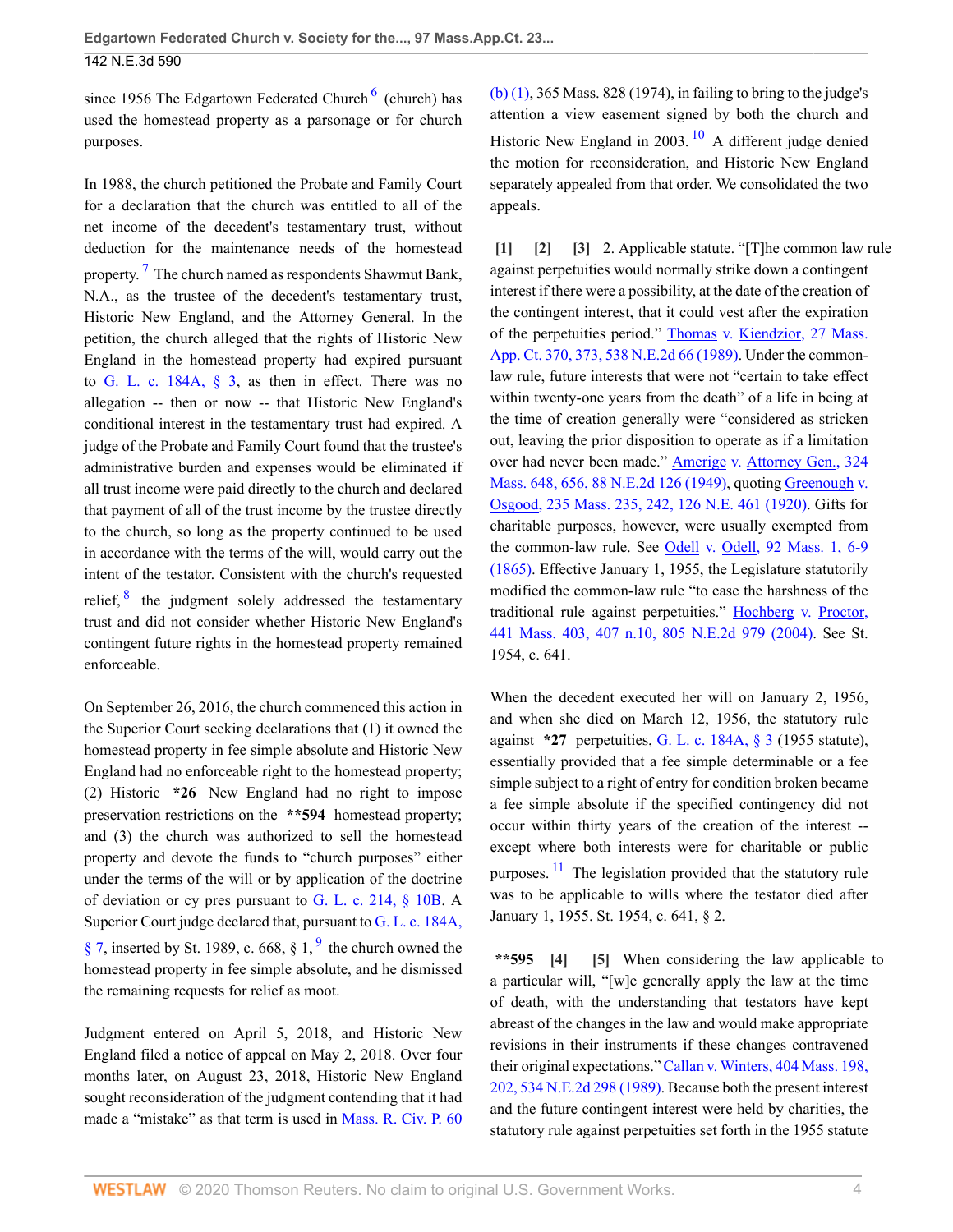### 142 N.E.3d 590

did not apply, and Historic New England's contingent interest was enforceable indefinitely.

<span id="page-4-0"></span>**[\[6\]](#page-1-4)** Notwithstanding that in 1956 Historic New England acquired a contingent future interest in the homestead property which was enforceable indefinitely, subsequent legislation has modified the duration of that interest. By way of a statute entitled, "An Act to protect land titles from uncertain and obsolete restrictions and to provide proceedings in equity with respect thereto," the Legislature amended the statutory rule against perpetuities in 1961, eliminating the exception for charitable entities from the thirty-year limitation for vesting of contingent future interests. St. 1961, c. 448, § 2 (1961 statute). <sup>[12](#page-5-12)</sup> In an apparent effort to avoid an unconstitutional destruction of a contingent future right, see **\*28** [Mulvey v. Boston, 197 Mass. 178, 182, 83 N.E. 402](http://www.westlaw.com/Link/Document/FullText?findType=Y&serNum=1908003349&pubNum=0000521&originatingDoc=I7c4bf580477511ea836ad65bf0df97be&refType=RP&fi=co_pp_sp_521_182&originationContext=document&vr=3.0&rs=cblt1.0&transitionType=DocumentItem&contextData=(sc.UserEnteredCitation)#co_pp_sp_521_182) [\(1908\),](http://www.westlaw.com/Link/Document/FullText?findType=Y&serNum=1908003349&pubNum=0000521&originatingDoc=I7c4bf580477511ea836ad65bf0df97be&refType=RP&fi=co_pp_sp_521_182&originationContext=document&vr=3.0&rs=cblt1.0&transitionType=DocumentItem&contextData=(sc.UserEnteredCitation)#co_pp_sp_521_182) the Legislature provided that

<span id="page-4-7"></span>"any person having a right of entry or possibility of reverter which would have been valid under the provisions of said section three of said chapter one hundred and eighty-four A, as in effect prior to the effective date of this act, may bring a proceeding based on such right or possibility; provided, that a statement with respect to such right or possibility sufficient to satisfy the provisions of section thirty-one A of chapter two hundred and sixty of the General Laws is recorded or registered,  $\left[13\right]$  $\left[13\right]$  $\left[13\right]$  as therein provided, prior to January first, nineteen hundred and sixtyfour."

St. 1961, c. 448, § 4 (1961 savings clause). Thus, under the 1961 statute and 1961 savings clause, Historic New England could have preserved its contingent future interest in the homestead property by recording the appropriate statement by **\*\*596** 1964. [14](#page-6-1) It is uncontested that Historic New England did not do so.

<span id="page-4-9"></span><span id="page-4-2"></span><span id="page-4-1"></span>**\*29 [\[7\]](#page-1-5) [\[8\]](#page-1-0)** "The Legislature ... may by statute limit private rights in land provided that a reasonable time for enforcing those rights after the enactment of the statute is provided." **Opinion of the Justices**, 369 Mass. 979, 986, 338 [N.E.2d 806 \(1975\)](http://www.westlaw.com/Link/Document/FullText?findType=Y&serNum=1975117207&pubNum=0000521&originatingDoc=I7c4bf580477511ea836ad65bf0df97be&refType=RP&fi=co_pp_sp_521_986&originationContext=document&vr=3.0&rs=cblt1.0&transitionType=DocumentItem&contextData=(sc.UserEnteredCitation)#co_pp_sp_521_986). Accord [Brookline v. Carey, 355 Mass.](http://www.westlaw.com/Link/Document/FullText?findType=Y&serNum=1969122061&pubNum=0000521&originatingDoc=I7c4bf580477511ea836ad65bf0df97be&refType=RP&fi=co_pp_sp_521_427&originationContext=document&vr=3.0&rs=cblt1.0&transitionType=DocumentItem&contextData=(sc.UserEnteredCitation)#co_pp_sp_521_427) [424, 427, 245 N.E.2d 446 \(1969\)](http://www.westlaw.com/Link/Document/FullText?findType=Y&serNum=1969122061&pubNum=0000521&originatingDoc=I7c4bf580477511ea836ad65bf0df97be&refType=RP&fi=co_pp_sp_521_427&originationContext=document&vr=3.0&rs=cblt1.0&transitionType=DocumentItem&contextData=(sc.UserEnteredCitation)#co_pp_sp_521_427). Having failed to record a statement that complies with the requirements of the 1961 savings clause making [G.](http://www.westlaw.com/Link/Document/FullText?findType=L&pubNum=1000042&cite=MAST184S3&originatingDoc=I7c4bf580477511ea836ad65bf0df97be&refType=LQ&originationContext=document&vr=3.0&rs=cblt1.0&transitionType=DocumentItem&contextData=(sc.UserEnteredCitation)) L. c. 260,  $\S$  31A, applicable to G. [L. c. 184, § 3](http://www.westlaw.com/Link/Document/FullText?findType=L&pubNum=1000042&cite=MAST184S3&originatingDoc=I7c4bf580477511ea836ad65bf0df97be&refType=LQ&originationContext=document&vr=3.0&rs=cblt1.0&transitionType=DocumentItem&contextData=(sc.UserEnteredCitation)), Historic New England's contingent interest in the property became unenforceable on March 12, 1986, thirty years after the decedent's death.

<span id="page-4-5"></span><span id="page-4-4"></span><span id="page-4-3"></span>**[\[9\]](#page-1-1) [\[10\]](#page-1-6) [\[11\]](#page-1-7)** Historic New England points to a provision of the Massachusetts Uniform Statutory Rule Against Perpetuities, enacted by the Legislature in 2008, which provides that, if a "nonvested property interest" created before the effective date of the uniform rule (March 31, 2012, see St. 2011, c. 224) is determined in a judicial proceeding to violate the rule against perpetuities that existed before the effective date of the Massachusetts Uniform Statutory Rule Against Perpetuities, "a court upon the petition of an interested person may reform the disposition in the manner that most closely approximates the transferor's manifested plan of distribution ...." G. L. c. 190B,  $\S$  2-905 (b). When the Legislature enacted this modified rule against perpetuities, however, the provisions of the 1961 statute (then codified at [G. L. c. 184A, § 7](http://www.westlaw.com/Link/Document/FullText?findType=L&pubNum=1000042&cite=MAST184AS7&originatingDoc=I7c4bf580477511ea836ad65bf0df97be&refType=LQ&originationContext=document&vr=3.0&rs=cblt1.0&transitionType=DocumentItem&contextData=(sc.UserEnteredCitation))), were not repealed. See St. 2008, c. 521. Moreover, to the extent there exists a conflict between [G. L.](http://www.westlaw.com/Link/Document/FullText?findType=L&pubNum=1000042&cite=MAST190BS2-905&originatingDoc=I7c4bf580477511ea836ad65bf0df97be&refType=SP&originationContext=document&vr=3.0&rs=cblt1.0&transitionType=DocumentItem&contextData=(sc.UserEnteredCitation)#co_pp_a83b000018c76) c. 190B,  $\S$  2-905 (b), and the 1961 statute, the latter is tailored specifically to apply to the unique interest in land at issue here, <sup>[15](#page-6-2)</sup> rather than the general "nonvested property interests" addressed by  $\S$  2-905 (b). Generally, the more specific statute controls, and we see no reason to deviate from that principle here. See [Wing v. Commissioner of Probation, 473 Mass.](http://www.westlaw.com/Link/Document/FullText?findType=Y&serNum=2037889975&pubNum=0000521&originatingDoc=I7c4bf580477511ea836ad65bf0df97be&refType=RP&fi=co_pp_sp_521_373&originationContext=document&vr=3.0&rs=cblt1.0&transitionType=DocumentItem&contextData=(sc.UserEnteredCitation)#co_pp_sp_521_373) [368, 373-374, 43 N.E.3d 286 \(2015\).](http://www.westlaw.com/Link/Document/FullText?findType=Y&serNum=2037889975&pubNum=0000521&originatingDoc=I7c4bf580477511ea836ad65bf0df97be&refType=RP&fi=co_pp_sp_521_373&originationContext=document&vr=3.0&rs=cblt1.0&transitionType=DocumentItem&contextData=(sc.UserEnteredCitation)#co_pp_sp_521_373) Finally, even if it were open to Historic New England to seek relief under § 2-905 in the instant litigation, it failed to file a counterclaim seeking reformation of the disposition.

<span id="page-4-10"></span><span id="page-4-8"></span><span id="page-4-6"></span>**\*30 [\[12\]](#page-1-2)** 3. Res judicata. Historic New England argues that the church is precluded by res judicata from revisiting the issue of ownership of the homestead property as that issue was raised and decided in the 1988 Probate and Family Court action regarding the testamentary trust. We disagree. The 1988 action raised the issue whether the church was entitled to the **\*\*597** income from the decedent's testamentary trust and concluded, pursuant to the terms of the decedent's will applicable to the creation of the trust, that the church was so entitled while the homestead property was being used for church purposes. The judge's analysis was limited to the church's right to receive the trust income. Although it is true that the church made an assertion in its probate petition that Historic New England had no enforceable interest in the homestead property, nothing in this record suggests the issue was actually litigated, and the church in fact prevailed in the sole issue actually litigated: whether the church was entitled to the income from the trust. In these circumstances, principles of res judicata do not prevent the church from litigating the land ownership issue now. See [Kobrin v. Board](http://www.westlaw.com/Link/Document/FullText?findType=Y&serNum=2007107137&pubNum=0000521&originatingDoc=I7c4bf580477511ea836ad65bf0df97be&refType=RP&fi=co_pp_sp_521_844&originationContext=document&vr=3.0&rs=cblt1.0&transitionType=DocumentItem&contextData=(sc.UserEnteredCitation)#co_pp_sp_521_844) [of Registration in Med., 444 Mass. 837, 844, 832 N.E.2d 628](http://www.westlaw.com/Link/Document/FullText?findType=Y&serNum=2007107137&pubNum=0000521&originatingDoc=I7c4bf580477511ea836ad65bf0df97be&refType=RP&fi=co_pp_sp_521_844&originationContext=document&vr=3.0&rs=cblt1.0&transitionType=DocumentItem&contextData=(sc.UserEnteredCitation)#co_pp_sp_521_844) [\(2005\).](http://www.westlaw.com/Link/Document/FullText?findType=Y&serNum=2007107137&pubNum=0000521&originatingDoc=I7c4bf580477511ea836ad65bf0df97be&refType=RP&fi=co_pp_sp_521_844&originationContext=document&vr=3.0&rs=cblt1.0&transitionType=DocumentItem&contextData=(sc.UserEnteredCitation)#co_pp_sp_521_844) Contrary to Historic New England's argument, the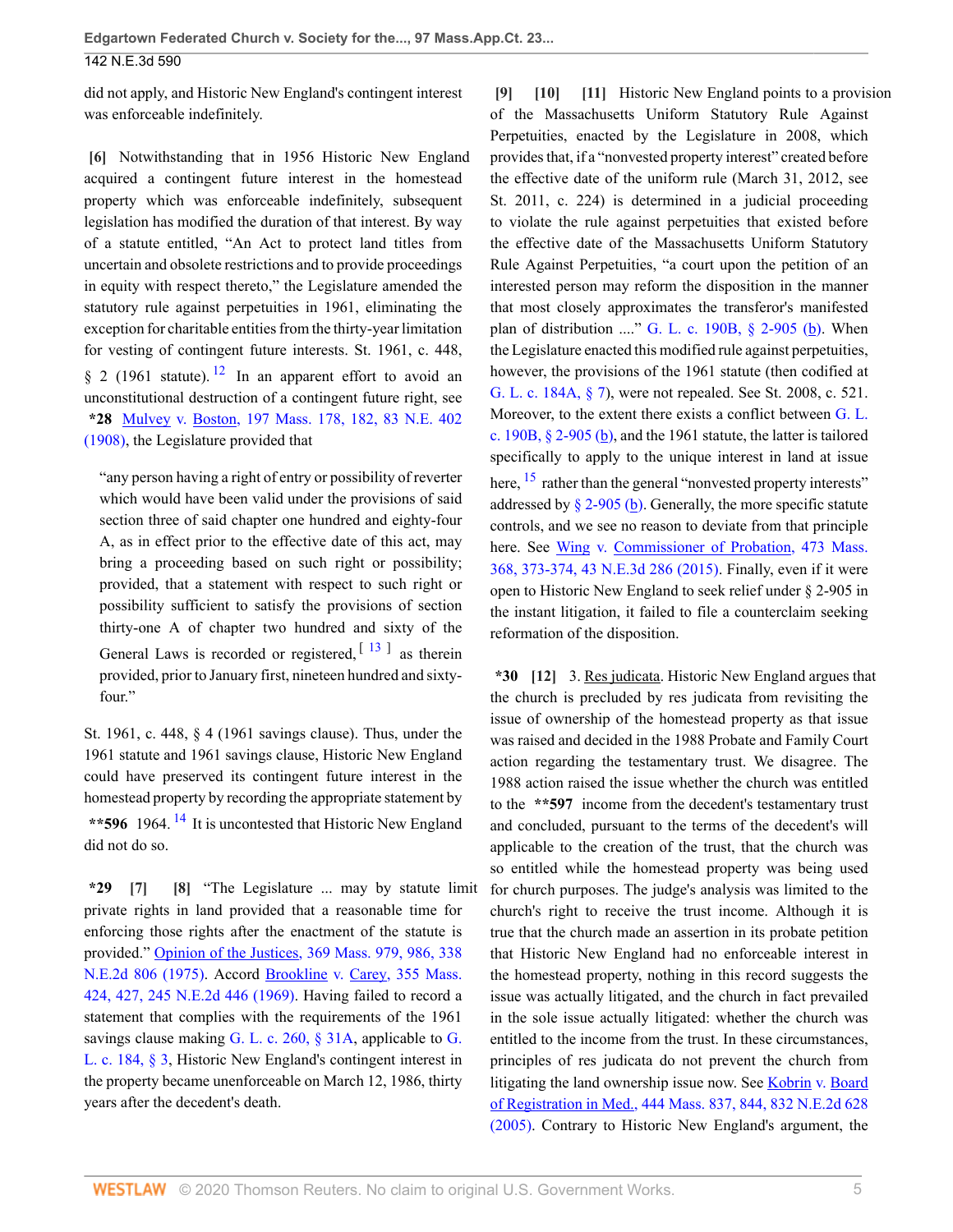### 142 N.E.3d 590

result in this case does not effectively overrule the judgment in the 1988 action.

<span id="page-5-2"></span>**[\[13\]](#page-2-0)** 4. Motion for reconsideration. On appeal, Historic New England focuses its argument with respect to the denial of its motion for reconsideration on general principles of equity and a view easement the parties signed in 2003 to benefit the town of Edgartown (town). In denying Historic New England's motion for reconsideration, the judge noted that the "view easement" had been produced in discovery and Historic New England had not identified any reason it had failed to include the view easement in the summary judgment record or develop an argument based on the view easement. For this reason alone, we discern no abuse of discretion in denying the motion for reconsideration. See [Audubon Hill](http://www.westlaw.com/Link/Document/FullText?findType=Y&serNum=2028639942&pubNum=0000523&originatingDoc=I7c4bf580477511ea836ad65bf0df97be&refType=RP&fi=co_pp_sp_523_470&originationContext=document&vr=3.0&rs=cblt1.0&transitionType=DocumentItem&contextData=(sc.UserEnteredCitation)#co_pp_sp_523_470) [S. Condominium Ass'n v. Community Ass'n Underwriters](http://www.westlaw.com/Link/Document/FullText?findType=Y&serNum=2028639942&pubNum=0000523&originatingDoc=I7c4bf580477511ea836ad65bf0df97be&refType=RP&fi=co_pp_sp_523_470&originationContext=document&vr=3.0&rs=cblt1.0&transitionType=DocumentItem&contextData=(sc.UserEnteredCitation)#co_pp_sp_523_470) [of Am., Inc., 82 Mass. App. Ct. 461, 470-471, 975 N.E.2d](http://www.westlaw.com/Link/Document/FullText?findType=Y&serNum=2028639942&pubNum=0000523&originatingDoc=I7c4bf580477511ea836ad65bf0df97be&refType=RP&fi=co_pp_sp_523_470&originationContext=document&vr=3.0&rs=cblt1.0&transitionType=DocumentItem&contextData=(sc.UserEnteredCitation)#co_pp_sp_523_470) [458 \(2012\).](http://www.westlaw.com/Link/Document/FullText?findType=Y&serNum=2028639942&pubNum=0000523&originatingDoc=I7c4bf580477511ea836ad65bf0df97be&refType=RP&fi=co_pp_sp_523_470&originationContext=document&vr=3.0&rs=cblt1.0&transitionType=DocumentItem&contextData=(sc.UserEnteredCitation)#co_pp_sp_523_470) Cf. [Commissioner of Revenue v. Comcast Corp.,](http://www.westlaw.com/Link/Document/FullText?findType=Y&serNum=2018244256&pubNum=0000521&originatingDoc=I7c4bf580477511ea836ad65bf0df97be&refType=RP&fi=co_pp_sp_521_312&originationContext=document&vr=3.0&rs=cblt1.0&transitionType=DocumentItem&contextData=(sc.UserEnteredCitation)#co_pp_sp_521_312) [453 Mass. 293, 312-313, 901 N.E.2d 1185 \(2009\)](http://www.westlaw.com/Link/Document/FullText?findType=Y&serNum=2018244256&pubNum=0000521&originatingDoc=I7c4bf580477511ea836ad65bf0df97be&refType=RP&fi=co_pp_sp_521_312&originationContext=document&vr=3.0&rs=cblt1.0&transitionType=DocumentItem&contextData=(sc.UserEnteredCitation)#co_pp_sp_521_312) (motion for reconsideration not appropriate place to raise new legal

theories); [Olsson v. Waite, 373 Mass. 517, 531-532, 368](http://www.westlaw.com/Link/Document/FullText?findType=Y&serNum=1977130357&pubNum=0000521&originatingDoc=I7c4bf580477511ea836ad65bf0df97be&refType=RP&fi=co_pp_sp_521_531&originationContext=document&vr=3.0&rs=cblt1.0&transitionType=DocumentItem&contextData=(sc.UserEnteredCitation)#co_pp_sp_521_531) [N.E.2d 1194 \(1977\)](http://www.westlaw.com/Link/Document/FullText?findType=Y&serNum=1977130357&pubNum=0000521&originatingDoc=I7c4bf580477511ea836ad65bf0df97be&refType=RP&fi=co_pp_sp_521_531&originationContext=document&vr=3.0&rs=cblt1.0&transitionType=DocumentItem&contextData=(sc.UserEnteredCitation)#co_pp_sp_521_531) (in absence of fraud, petitioner's failure to introduce available evidence not cause to vacate decree). Moreover, the fact that the church signed a view easement in 2003 in favor of the town that was also signed by Historic New England shows at most that the parties were willing to accommodate the town's **\*31** desire that any potential loose ends regarding the view easement were addressed. Nothing in the view easement shows the church's "acknowledgement of [Historic New England's] status in 2003 as having a continuing ownership interest" in the homestead property, as Historic New England asserts.

### Judgment affirmed.

Order denying motion for reconsideration affirmed.

### **All Citations**

97 Mass.App.Ct. 23, 142 N.E.3d 590

### Footnotes

- <span id="page-5-0"></span>[1](#page-0-4) Doing business as Historic New England.
- <span id="page-5-1"></span>[2](#page-0-5) The Attorney General.
- <span id="page-5-3"></span>[3](#page-2-1) [General Laws c. 184A, § 3](http://www.westlaw.com/Link/Document/FullText?findType=L&pubNum=1000042&cite=MAST184AS3&originatingDoc=I7c4bf580477511ea836ad65bf0df97be&refType=LQ&originationContext=document&vr=3.0&rs=cblt1.0&transitionType=DocumentItem&contextData=(sc.UserEnteredCitation)), was recodified at [G. L. c. 184A, § 7](http://www.westlaw.com/Link/Document/FullText?findType=L&pubNum=1000042&cite=MAST184AS7&originatingDoc=I7c4bf580477511ea836ad65bf0df97be&refType=LQ&originationContext=document&vr=3.0&rs=cblt1.0&transitionType=DocumentItem&contextData=(sc.UserEnteredCitation)), in 1990. See St. 1989, c. 668, § 1. Its language was not changed.
- <span id="page-5-4"></span>[4](#page-2-2) We refer hereafter to this as the homestead property.
- <span id="page-5-5"></span>[5](#page-2-3) It is uncontested that the Society for the Preservation of New England Antiquities, Inc. does business as "Historic New England," and we refer to it as such.
- <span id="page-5-6"></span>[6](#page-3-5) The parties do not contest that The Edgartown Federated Church has succeeded to the rights of the Congregational Church named in the decedent's will.
- <span id="page-5-7"></span>[7](#page-3-6) According to the petition, the church had an active building and grounds committee that carefully vetted maintenance and repairs to the church properties, including the homestead property, and the trustee's additional oversight was expensive and unnecessary.
- <span id="page-5-8"></span>[8](#page-3-7) The petition requested "that this Court interpret and construe the trust provisions of the will of Sara Joy Mayhew and determine that the Petitioner, until such time as it ceases to use the [homestead property] as a residence for its Minister or for other church purposes, is entitled to all current income from said trust, without deduction for the maintenance needs of the [homestead property]."
- <span id="page-5-9"></span>[9](#page-3-8) As noted supra, [G. L. c. 184A, § 3,](http://www.westlaw.com/Link/Document/FullText?findType=L&pubNum=1000042&cite=MAST184AS3&originatingDoc=I7c4bf580477511ea836ad65bf0df97be&refType=LQ&originationContext=document&vr=3.0&rs=cblt1.0&transitionType=DocumentItem&contextData=(sc.UserEnteredCitation)) was recodified at [G. L. c. 184A, § 7,](http://www.westlaw.com/Link/Document/FullText?findType=L&pubNum=1000042&cite=MAST184AS7&originatingDoc=I7c4bf580477511ea836ad65bf0df97be&refType=LQ&originationContext=document&vr=3.0&rs=cblt1.0&transitionType=DocumentItem&contextData=(sc.UserEnteredCitation)) in 1990. See St. 1989, c. 668, § 1.
- <span id="page-5-10"></span>[10](#page-3-9) This court stayed the appeal and granted Historic New England leave to file its [rule 60 \(b\)](http://www.westlaw.com/Link/Document/FullText?findType=L&pubNum=1005735&cite=MASTRCPR60&originatingDoc=I7c4bf580477511ea836ad65bf0df97be&refType=LQ&originationContext=document&vr=3.0&rs=cblt1.0&transitionType=DocumentItem&contextData=(sc.UserEnteredCitation)) motion with the trial court.
- <span id="page-5-11"></span>[11](#page-3-10) "A fee simple determinable in land or a fee simple in land subject to a right of entry for condition broken shall become a fee simple absolute if the specified contingency does not occur within thirty years from the date when such fee simple determinable or such fee simple subject to a right of entry becomes possessory.... This section shall not apply where both such fee simple determinable and such succeeding interest, or both such fee simple and such right of entry are for public, charitable or religious purposes; nor shall it apply to a deed, gift or grant of the commonwealth or any political subdivision thereof." [G. L. c. 184A, § 3](http://www.westlaw.com/Link/Document/FullText?findType=L&pubNum=1000042&cite=MAST184AS3&originatingDoc=I7c4bf580477511ea836ad65bf0df97be&refType=LQ&originationContext=document&vr=3.0&rs=cblt1.0&transitionType=DocumentItem&contextData=(sc.UserEnteredCitation)), inserted by St. 1954, c. 641, § 1.
- <span id="page-5-12"></span>[12](#page-4-7) In addition to eliminating the exception for charities with regard to defeasible fees, the 1961 legislation also imposed term limitations on restrictions on property that previously had been unlimited in time. St. 1961, c. 448, § 1. See [Stop & Shop](http://www.westlaw.com/Link/Document/FullText?findType=Y&serNum=2001092233&pubNum=0000578&originatingDoc=I7c4bf580477511ea836ad65bf0df97be&refType=RP&originationContext=document&vr=3.0&rs=cblt1.0&transitionType=DocumentItem&contextData=(sc.UserEnteredCitation)) [Supermkt. Co. v. Urstadt Biddle Props., Inc., 433 Mass. 285, 288-290, 740 N.E.2d 1286 \(2001\)](http://www.westlaw.com/Link/Document/FullText?findType=Y&serNum=2001092233&pubNum=0000578&originatingDoc=I7c4bf580477511ea836ad65bf0df97be&refType=RP&originationContext=document&vr=3.0&rs=cblt1.0&transitionType=DocumentItem&contextData=(sc.UserEnteredCitation)) (describing thirty-year limitation on restrictions unlimited in time and other provisions contained in [G. L. c. 184, §§ 26-](http://www.westlaw.com/Link/Document/FullText?findType=L&pubNum=1000042&cite=MAST184S26&originatingDoc=I7c4bf580477511ea836ad65bf0df97be&refType=LQ&originationContext=document&vr=3.0&rs=cblt1.0&transitionType=DocumentItem&contextData=(sc.UserEnteredCitation))[30\)](http://www.westlaw.com/Link/Document/FullText?findType=L&pubNum=1000042&cite=MAST184S30&originatingDoc=I7c4bf580477511ea836ad65bf0df97be&refType=LQ&originationContext=document&vr=3.0&rs=cblt1.0&transitionType=DocumentItem&contextData=(sc.UserEnteredCitation)).